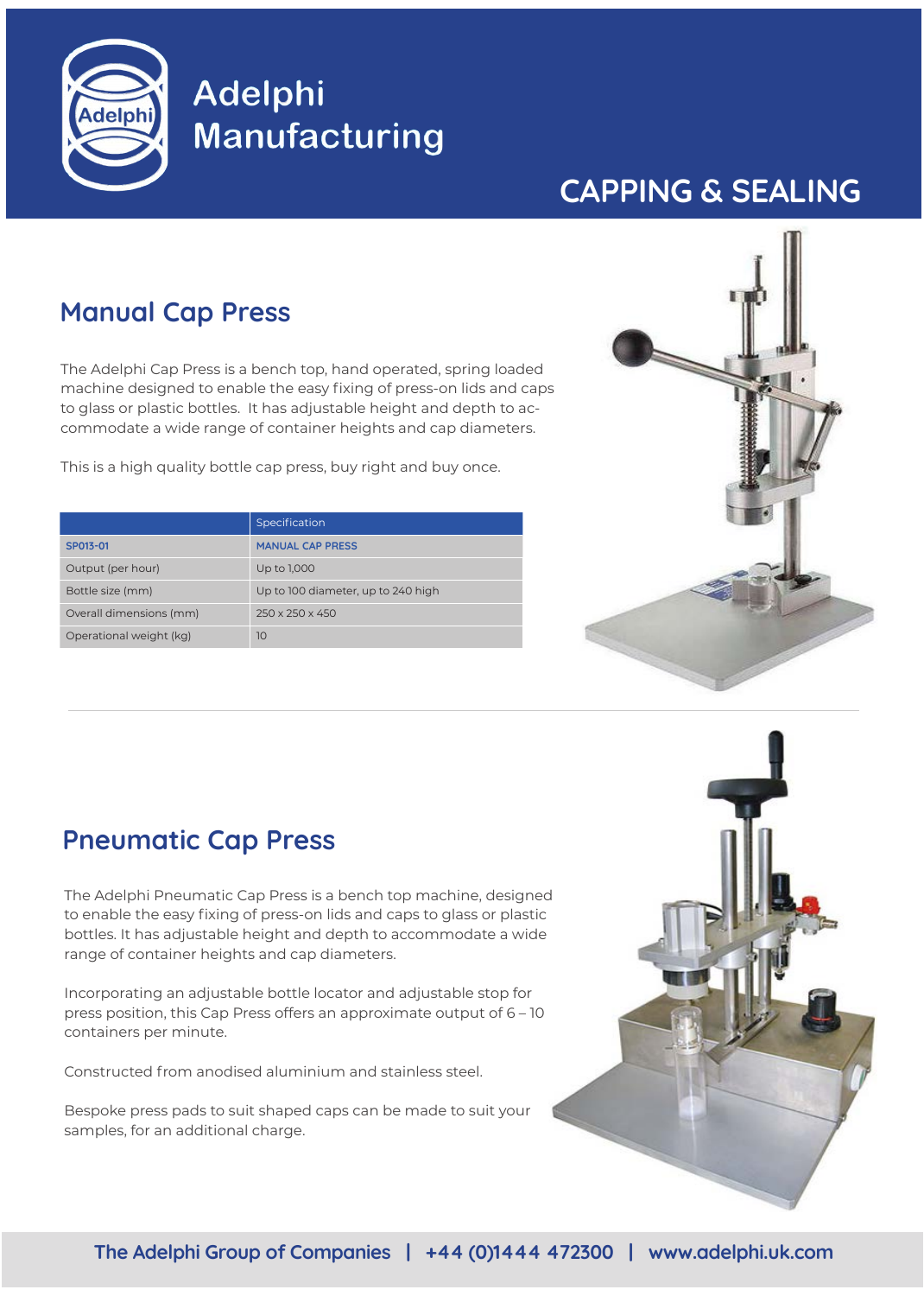## **CAPPING & SEALING**



### **Pneumatic Capping Machine**

The Adelphi Pneumatic Capping Machine is a bench top unit suitable for closing twist-off caps easily and with great accuracy. It is robust yet portable, very easy to operate, and low maintenance.

The machine is adapted to a wide range of cap sizes by changing only the cap chuck. Strong and reliable, this capper allows the operator to close around 400 - 500 bottles per hour. The closure torque is manually adjustable through mechanical friction.

|                         | Specification                    |
|-------------------------|----------------------------------|
| 8201000                 | <b>PNEUMATIC CAPPING MACHINE</b> |
| Max bottle height (mm)  | 320                              |
| Torque range (NM)       | $0.3 - 4$                        |
| Overall dimensions (mm) | 350 x 350 x 700                  |
| Weight (kg)             | 15                               |





#### **ROPP Capper**

The Adelphi ROPP Capping Machine is a bench top unit suitable for applying aluminium ROPP caps.

The unit is fully adjustable in height using a hand wheel, and includes an electrical control panel with emergency stop and isolator, 4 roller capping head, bottle locator, safety guard and safety start buttons.

|                                | Specification               |
|--------------------------------|-----------------------------|
| 8203000                        | <b>ROPP CAPPING MACHINE</b> |
| Min/Max cap diameter (mm)      | 15/50                       |
| Max head loading pressure (kg) | 60                          |
| Overall dimensions (mm)        | 500 x 500 x 1000            |
| Weight (kg)                    | 40                          |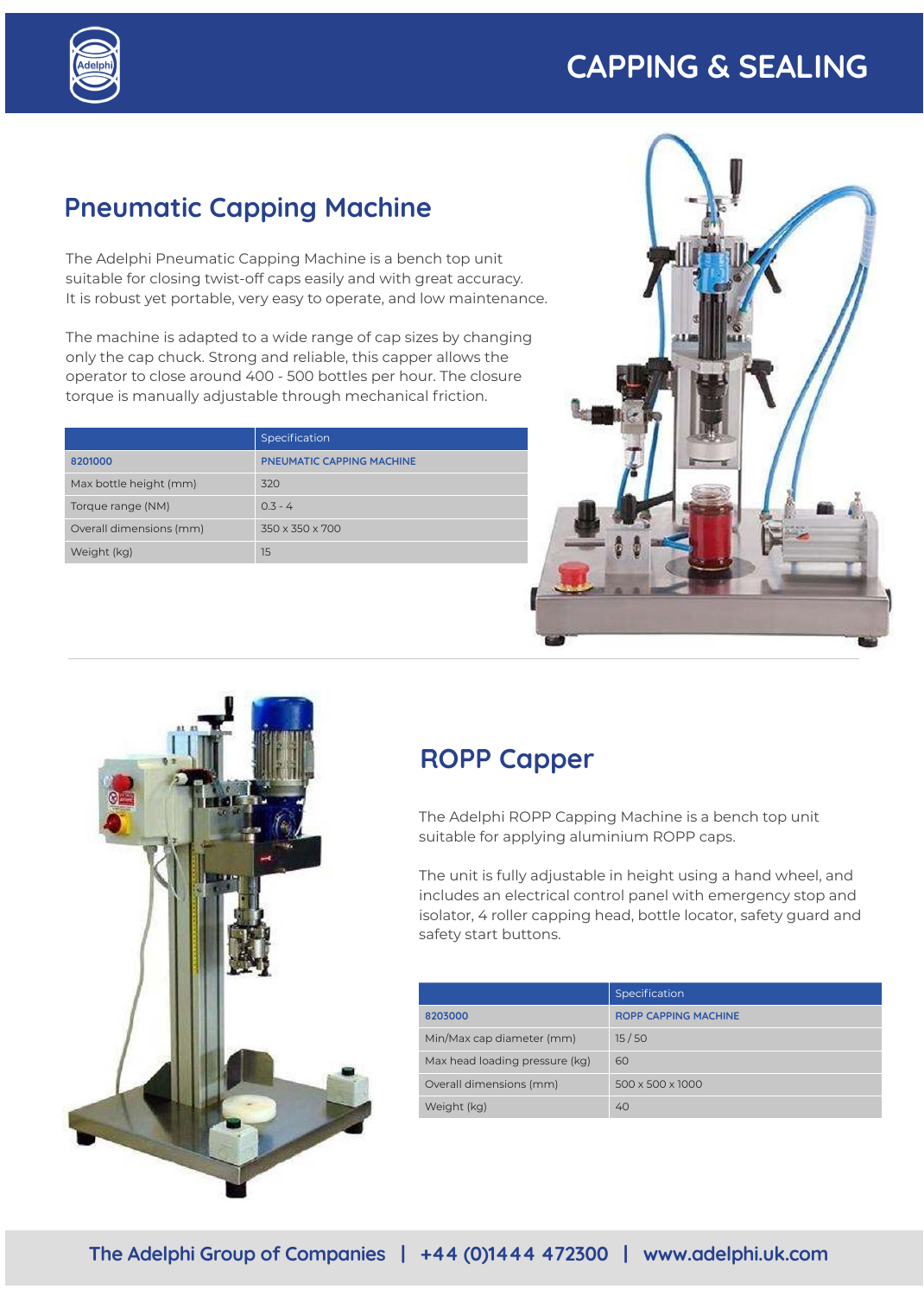## **CAPPING & SEALING**



#### **Powered Vial Crimper**

An air operated power crimper with stand and foot pedal and interchangeable screw-in heads.

The unit gives fast and reliable crimping or decapping and reduces operator fatigue. The stand is made from stainless steel and the crimping unit which may be used separately is of corrosion resistant nickel electro plate.

| Item code   | Specification                      |
|-------------|------------------------------------|
| 6030500     | <b>POWERED VIAL CRIMPER</b>        |
| Length (mm) | 370                                |
| Width (mm)  | 230                                |
| Height (mm) | 420                                |
| Weight (kg) | Operational: 9.85, Shipping: 10.40 |
| Air         | at 4 bar                           |
| 6030501S    | <b>BENCH STAND</b>                 |
| 6030502     | <b>FOOT PEDAL</b>                  |



| Item code | Specification                             |
|-----------|-------------------------------------------|
| 6030503   | 13 mm crimping head for plain seals       |
| 6030504   | 13 mm crimping head for flip-off seals    |
| 6030505   | 20 mm crimping head for plain seals       |
| 6030506   | 20 mm crimping head for flip-off seals    |
| 6030507   | 13 mm decapping head for plain seals      |
| 6030508   | 13 mm decapping head for flip-off seals   |
| 6030509   | 20 mm decapping head for plain seals      |
| 6030510   | 20 mm decapping head for flip-off seals   |
| 6030514   | 20mm crimping head for flip tear-up seals |

Note: other head sizes are available. Please ask for further details.

#### **Manual Vial Crimper**

This benchtop vial crimper provides a manual alternative to hand crimping and decapping operations. Unit height and position are adjustable to accommodate a variety of vial sizes allowing the operator to work in a comfortable position. The unit is manufactured from stainless steel. Heads are quickly and easily changed without the use of tools since they simply screw in and out.

All crimping and decapping heads are interchangeable with the powered vial crimper.

| Item code               | Specification                         |
|-------------------------|---------------------------------------|
| 6030555-1               | <b>MANUAL VIAL CRIMPER WITH STAND</b> |
| Length (mm)             | 305                                   |
| Width (mm)              | 254                                   |
| Height (mm)             | 457                                   |
| Operational weight (kg) | 9.5                                   |

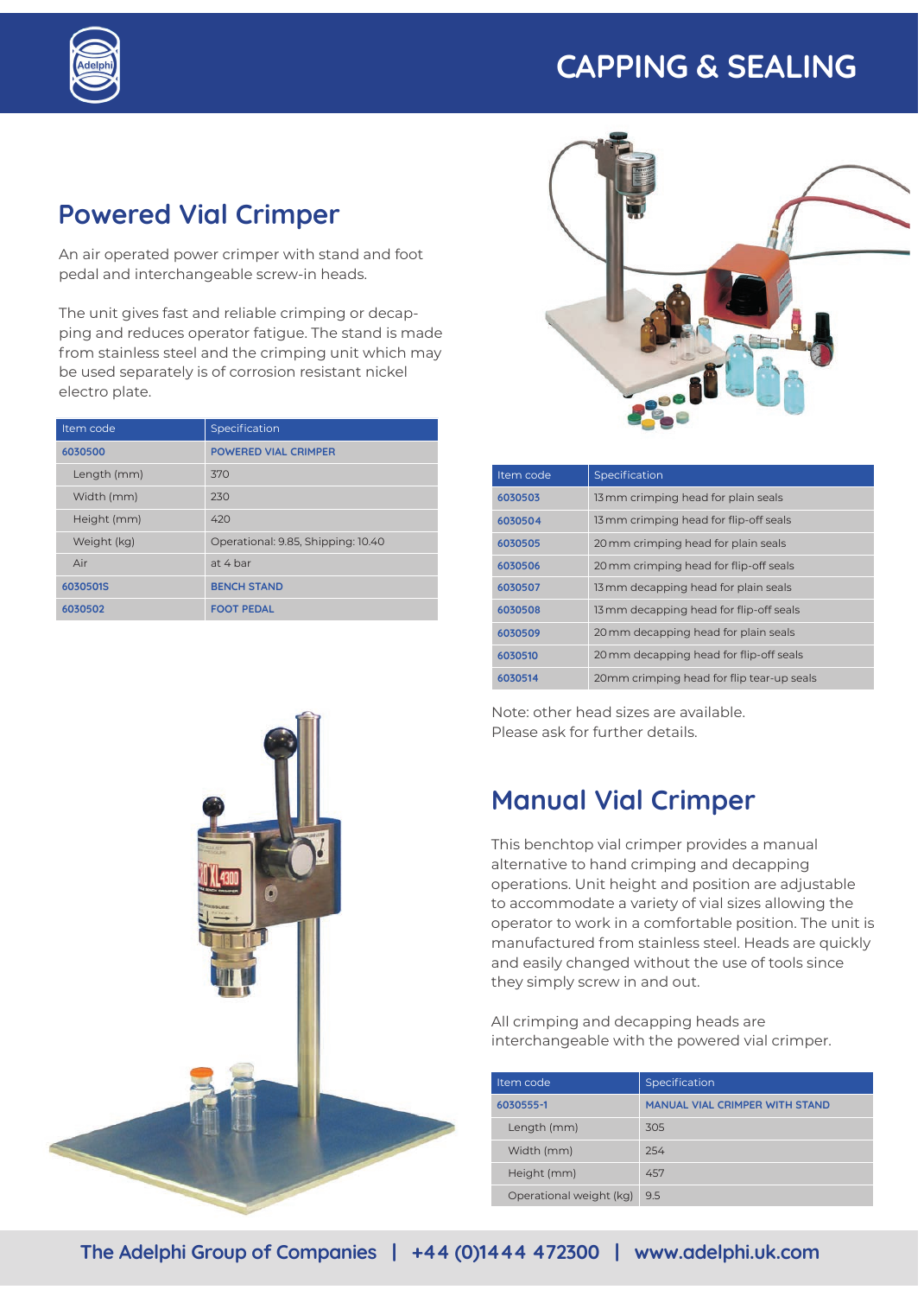

### **Crimping and Decapping Tongs**



#### **Hand Crimping Tongs (A)**

Fitted with hardened steel jaws for long life and reproducibility of seal crimp quality. There is an adjustable stop to ensure that equal pressure is supplied to each crimp.

| Item code | Size*                    |
|-----------|--------------------------|
| 6030613   | 13 mm plain seals        |
| 6030614   | 13 mm flip-off seals     |
| 6030620   | 20 mm plain seals        |
| 6030621   | 20 mm flip-off seals     |
| 6030622   | 20 mm flip tear-up seals |



#### **Hand Decapping Tongs (B)**

With hardened steel jaws for the easy removal of crimp top seals, by squeezing the handles together.

#### **Hand Decapping Pliers (C)**

For removing seals from vials with a press and wrench action. The handles are plastic coated.

| 6030721 | 20 mm seals |
|---------|-------------|
|         |             |
|         |             |
|         |             |

| Item code | Size*       |
|-----------|-------------|
| 6030713   | 13 mm seals |
| 6030720   | 20 mm seals |

\* Other sizes available.

Item code  $\Big|$  Size\* **6030722** 13 mm seals

Please enquire for more information.

#### **Tube Folding Pliers**

These Tube Folding Pliers provide a simple method of reliably closing individual metal tubes. They are hand held with plastic handles for comfort and safety.

| Item code                          | Specification                |
|------------------------------------|------------------------------|
| 4001100                            | <b>TUBE CLOSING PLIERS</b>   |
| Output (per minute)                | Up to $10$                   |
| Tube diameters                     | From 12 mm to $40 \text{mm}$ |
| Depth of base in vertical position | 203 mm                       |
| Weight                             | 300 gm                       |